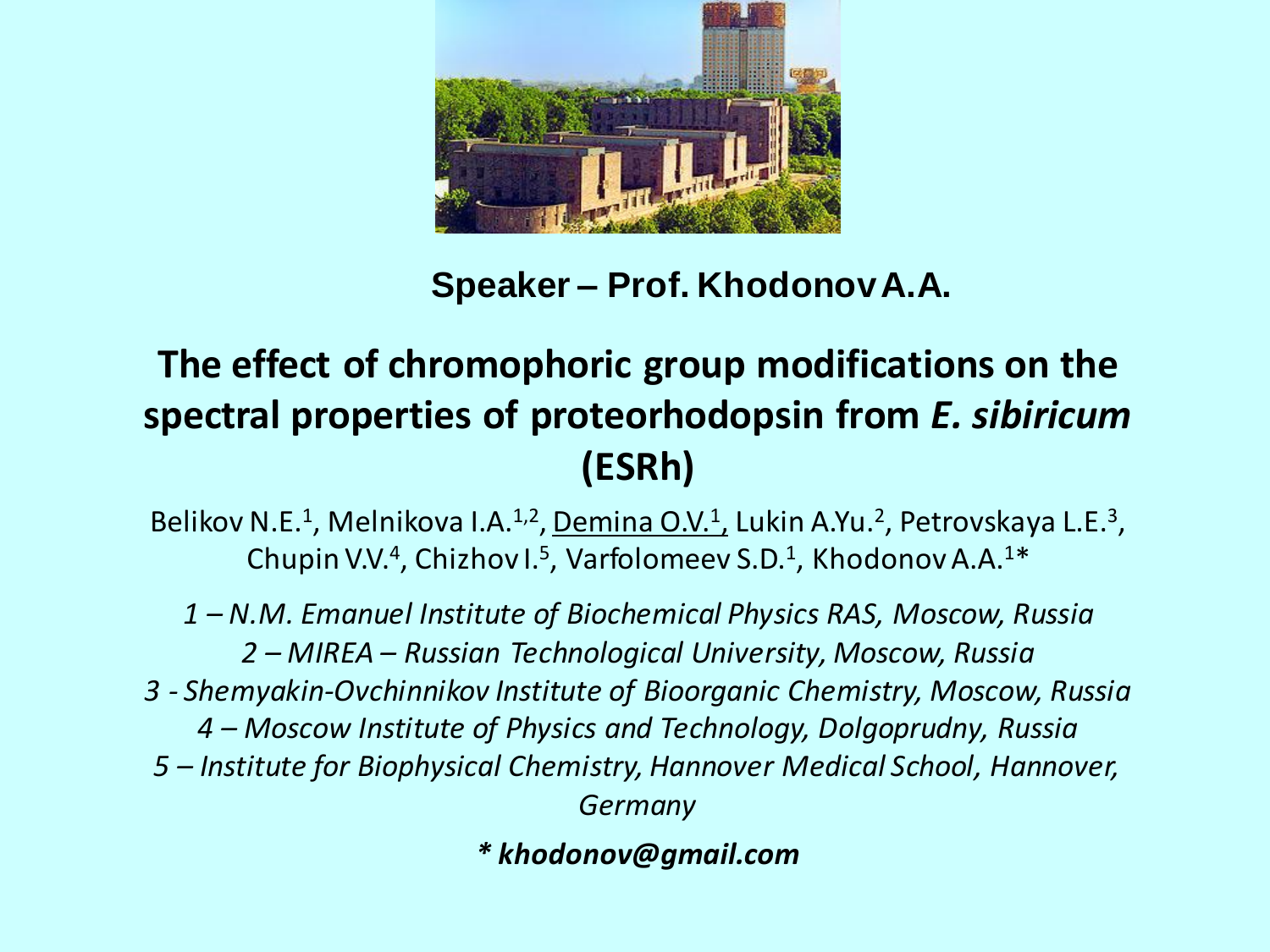

In this work, the following retinal based proteins were studied: **(1) bacteriorhodopsin (BRh),** the well-known light-driven proton pump from the extremely halophilic microorganism *H. salinarum*, for which a whole arsenal of modern methods for determining structure–function relationships has been developed in past 30 years and (2) a new member from the retinal based protein family, the unique **proteorhodopsin, tundra-rhodopsin from microorganism** *E.sibiricum* **(ESRh)**, which was isolated from permafrost aged at about three million years.

The light driven proton pump ESRh from the psychrotrophic bacterium *E. sibiricum* utilizes Lys96 as a proton donor to a Schiff base that distinguishes it from related retinal proteins – bacteriorhodopsin (BRh) and xanthorhodopsin (XRh), wherein the donor function is performed by a carboxyl side chain. Similarly to other members of the proteorhodopsin family, but unlike BRh, the proton acceptor in ESRh, Asp85, is tightly coupled with His57, which exerts profound influence upon the properties of the acceptor. Light-induced changes in retinal proteins are associated with charge redistribution in the excited retinal chromophore and are driven by the isomerization of chromophore moiety around a 'critical' double bond. Chromophoric group modifications allow one to tune the spectral properties and other characteristics of microbial **rhodopsins, providing their optimization for biomedical and nanotechnological applications**.

In the present study, for the estimation of the influence of the chromophoric group structure on the functional properties of ESRh, expressed in *E. coli*, we used the following modification types of natural *all-E-*retinal **(AR1):** analogs, modified at the ring – 4-oxoretinal **(AR2)**, 3,4-didehydroretinal **(AR3)**, 5,6-dihydro-5,6-epoxyretinal **(AR5)** and 4-fluorophenylretinal **(AR10)**; analog, modified at the polyenic chain – 13 desmethylretinal **(AR4)**, analogs with altered length of polyenic chain – C22 **(AR7),** C25 **(AR8)**, C15 **(AR9)**; the acyclic retinal derivative (without the ionone ring) **(AR6)** .

ESRh retinal binding site was found as preserving the similar stereo- and spatial restrictions on the chromophore structure during the retinal<br>ESRh retinal binding site was found for C2E analog (APR) and C4E (APR)). It was The effects of chromophoric group structures on the functional properties of proteorhodopsin from *E. sibiricum* (ESRh) were studied. protein reconstitution process (except for C25-analog **(AR8)** and C15 **(AR9)**). It was revealed that the structure peculiarities of the chromophore analog molecules affect the optical parameters of ESRh and BRh pigment familiesin similar ways.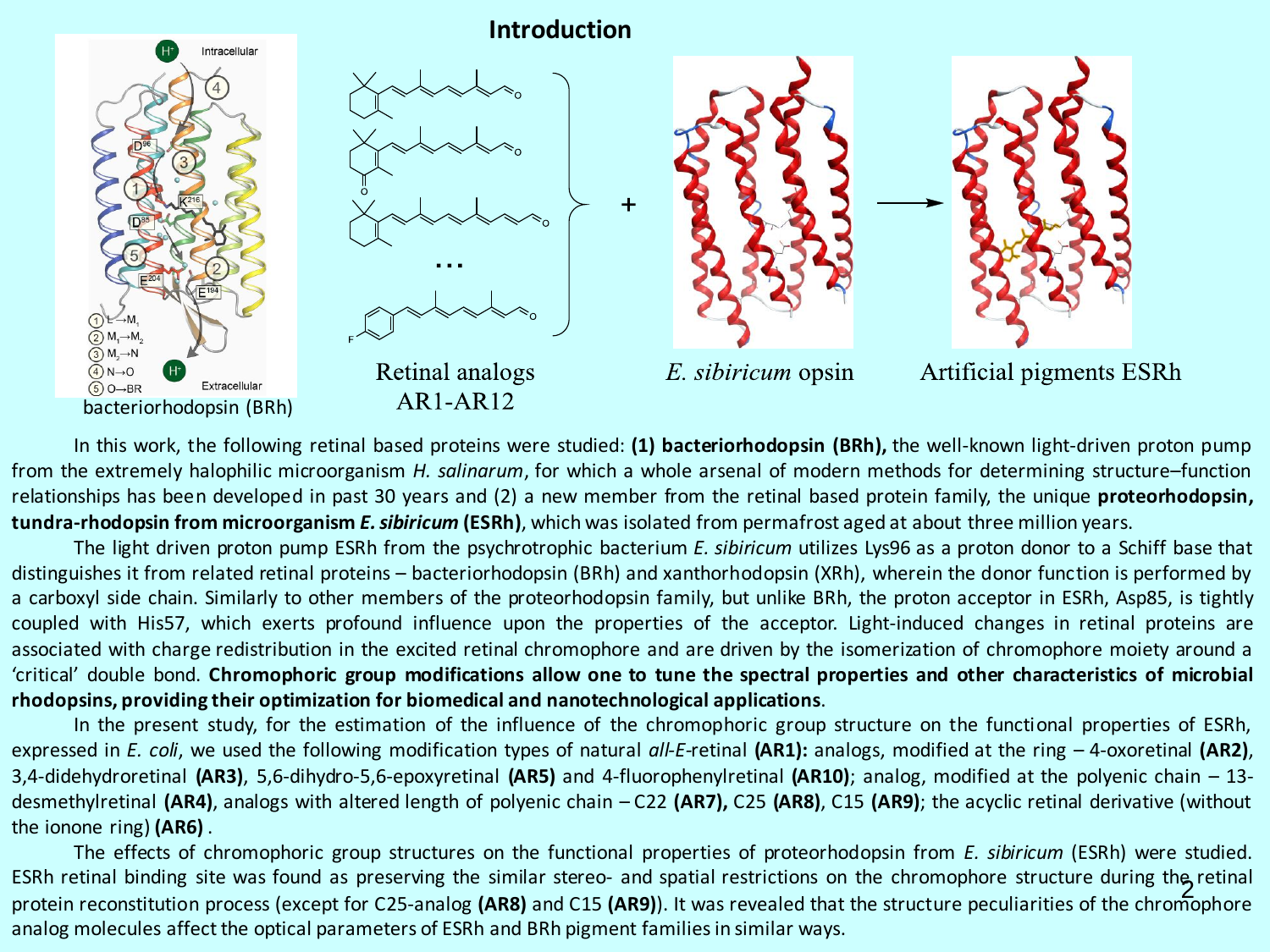

**UV-vis spectra of artificial pigments ESRh1-10 and BR**



**Absorption spectra of ESRh2 before and after irradiation with a halogen lamp light source**



**The preliminary multi-exponential global analysis of laser flash photolysis data for ESRh3**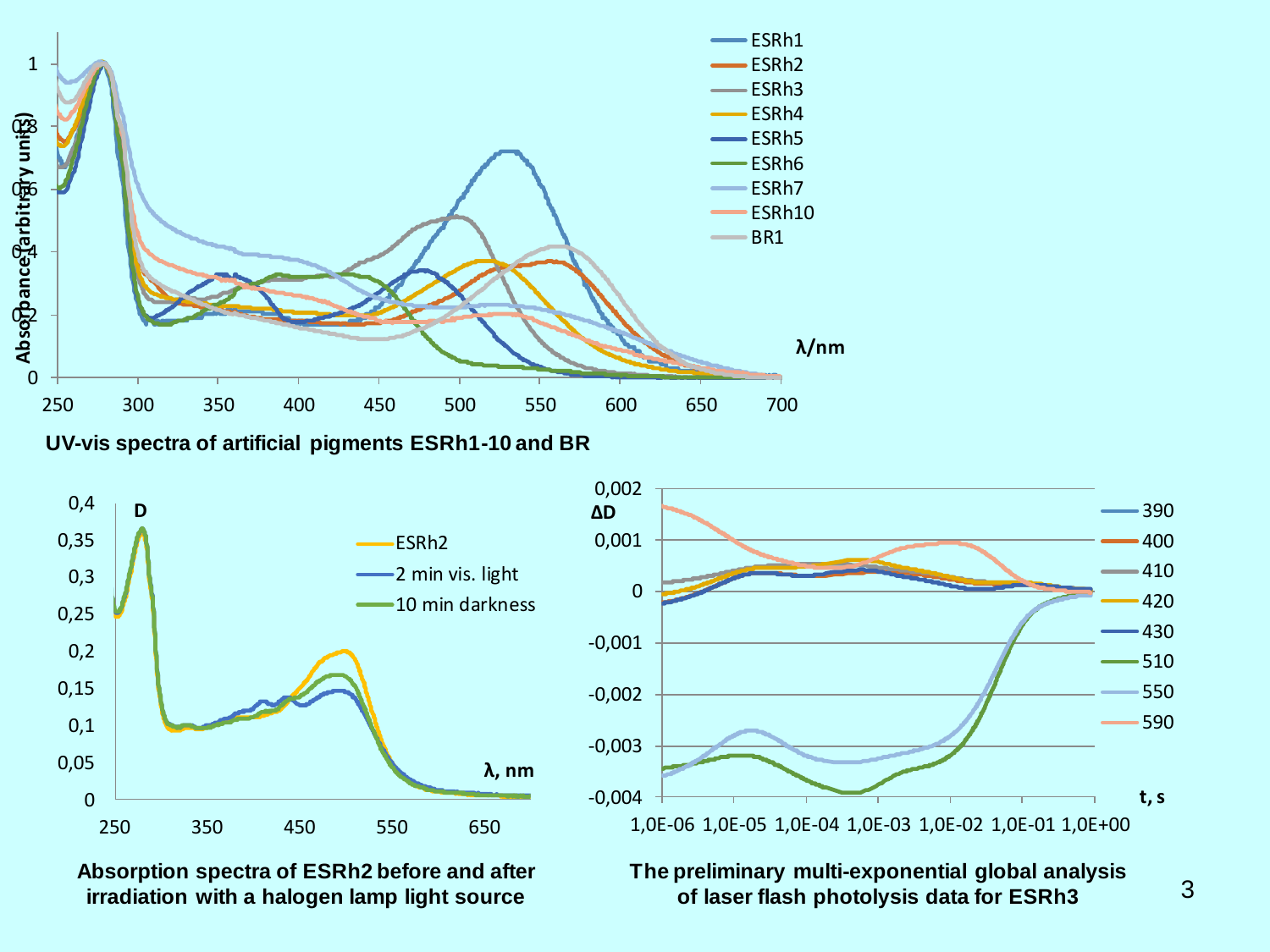## **Retinal based protein – Bacteriorhodopsin and its analogs**

| <b>Chromophore analogs</b>             | $\lambda_{\text{max}}$ RetCHO | $\lambda_{\text{max}}$ BR | Photocycle /                                                                                                                     | NH <sub>2</sub> OH                                                 | all-E-RetCHO                                            |
|----------------------------------------|-------------------------------|---------------------------|----------------------------------------------------------------------------------------------------------------------------------|--------------------------------------------------------------------|---------------------------------------------------------|
| <b>RetCHO</b>                          | [ε] EtOH                      |                           | H <sup>+</sup> -transport efficiency                                                                                             | reaction                                                           | replacement                                             |
| AR1: natural all-E-RetCHO              | 380[43800]                    | 560 / 570                 | light-dark adaption +<br>$M_{412}$<br>$\tau_{Mform}$ 50 µs<br>$\tau_{Mdecay}$ 5 ms<br>H <sup>+</sup> -transport efficiency +++++ | Stable in dark                                                     |                                                         |
| AR2: all-E-4-oxoRetCHO                 | 294[11400],<br>380[50500]     | 504 / 527                 | $M_{410-412}$<br>T <sub>Mdecay</sub> extremely decelerated<br>$H^*$ -transport efficiency $++$                                   | Moderately stable<br>in 20 mmol<br>$\tau_{1/2}$ <sup>repl</sup> 1h | Stable                                                  |
| AR3: all-E-3,4-didehydroRetCHO         | 398 [45700]                   | 585 / 600                 | light-dark adaption +<br>$M_{434}$<br>H <sup>+</sup> -transport efficiency +++++<br>66%-70%                                      | Stable in dark                                                     | Stable                                                  |
| AR4: all-E-13-desmethylRetCHO          | 377                           | 565                       | $M_{420}$<br>$\tau_{\text{Mdecay}}$ decelerated<br>H <sup>+</sup> -transport efficiency ++<br>16%                                |                                                                    |                                                         |
| AR5: all-E-5,6-dihydro-5,6-epoxyRetCHO | 362[53500]                    | 452                       | light-dark adaption no<br>H <sup>+</sup> -transport efficiency ++<br>3-16%                                                       |                                                                    | Stable                                                  |
| AR6: all-E-5,6-dioxo-5,6-secoRetCHO    | 269,<br>370[58400]            | 450                       | No photocycle<br>Photodestruction 1 min<br>H <sup>+</sup> -transport efficiency 0                                                |                                                                    | Moderately<br>stable<br>$\tau_{1/2}$ <sup>repl</sup> 2h |
| AR7: all-E-C22-RetCHO                  | 392                           | 555                       | H <sup>+</sup> -transport efficiency ++                                                                                          | Unstable                                                           | Unstable                                                |
| AR8: all-E-C25-RetCHO                  | 400<br>(in methanol)          | 460sh 523                 |                                                                                                                                  |                                                                    |                                                         |
| AR10: all-F-4-Fluorophenyl-RetCHO      | 388[47700]                    | 524/510                   |                                                                                                                                  |                                                                    |                                                         |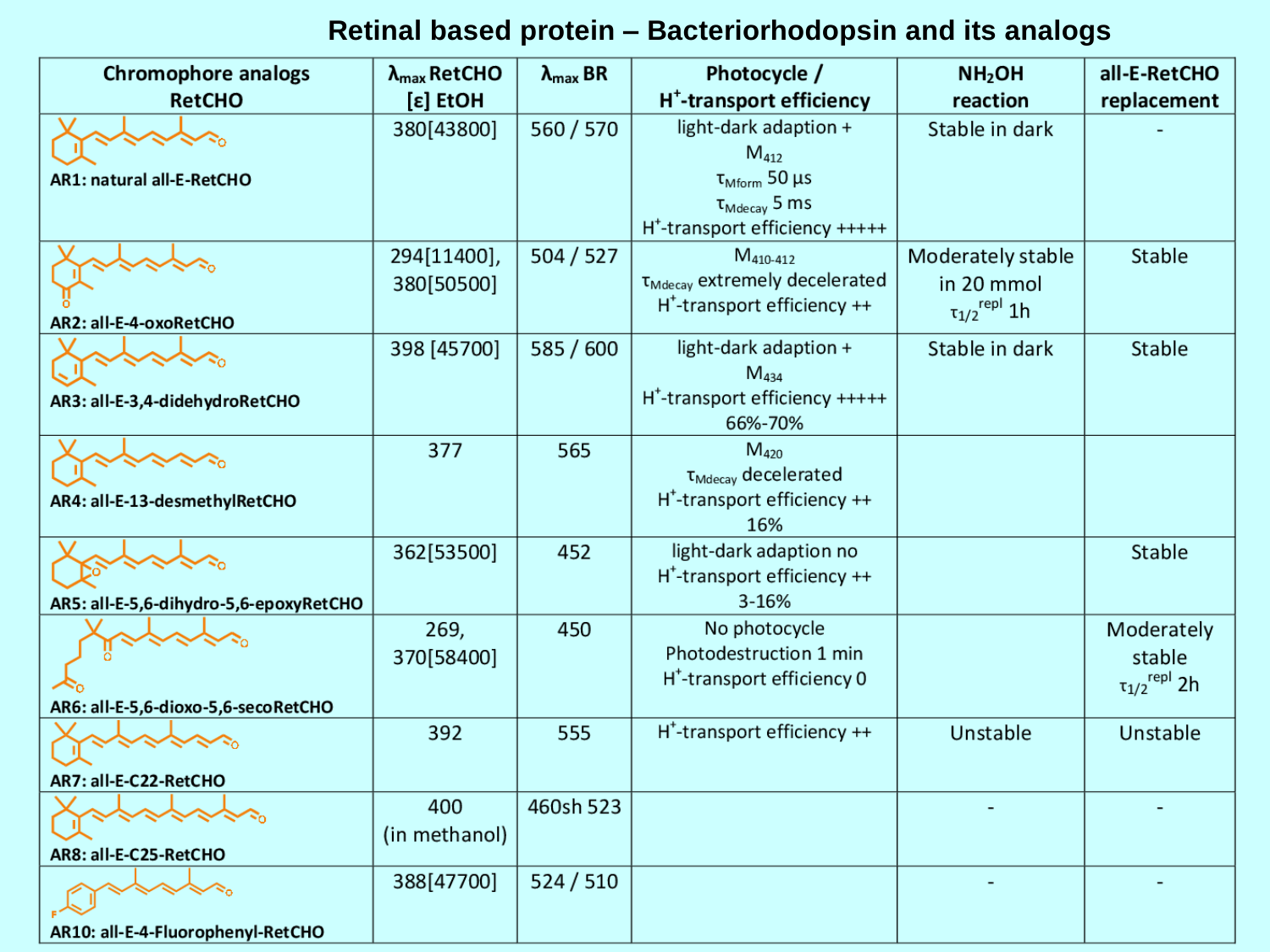### **tundra-rhodopsin (ESRh) analogs**

| Chromophore analogs                                                 | $\lambda_{\text{max}}$ RetCHO | $\lambda_{\text{max}}$ ESRh /                 | NH <sub>2</sub> OH                                    | all-E-RetCHO                                             |
|---------------------------------------------------------------------|-------------------------------|-----------------------------------------------|-------------------------------------------------------|----------------------------------------------------------|
| <b>RetCHO</b>                                                       | [ε] EtOH                      | Photocycle                                    | reaction                                              | replacement                                              |
| AR1: natural all-E-RetCHO                                           | 380[43800]                    | 280, ~350, 531                                | Unstable<br>$\tau_{1/2}$ <sup>repl</sup> 30 min       |                                                          |
| AR2: all-E-4-oxoRetCHO                                              | 294[11400],<br>380[50500]     | 280, 475sh, 499                               | Unstable<br>$\tau_{1/2}$ <sup>repl</sup> 1 h          | Stable<br>$\tau_{1/2}$ <sup>repl</sup> 1 day             |
| AR3: all-E-3,4-didehydroRetCHO                                      | 398 [45700]                   | 280, 485sh,<br>530sh, 558                     | Moderately stable<br>$\tau_{1/2}$ <sup>repl</sup> 2 h | Stable                                                   |
| AR4: all-E-13-desmethylRetCHO                                       | 377                           | 280,~410sh,<br>~360sh, <mark>518</mark>       | Stable                                                | Unstable<br>$\tau_{1/2}$ <sup>repl</sup> 15 min          |
| $\mathbb{Z}_{\mathbb{Q}}$<br>AR5: all-E-5,6-dihydro-5,6-epoxyRetCHO | 362[53500]                    | 280, 353, 370sh,<br>~425sh, <mark>476</mark>  |                                                       | Stable<br>$\tau_{1/2}$ <sup>repl</sup> 5 h               |
| AR6: all-E-5,6-dioxo-5,6-secoRetCHO                                 | 269,<br>370[58400]            | 280, 367sh, 388,<br>428                       | Unstable<br>$\tau_{1/2}^{repl}$ 30 min                | Moderately<br>stable<br>$\tau_{1/2}$ <sup>repl</sup> 2 h |
| AR7: all-E-C22-RetCHO                                               | 392                           | 280, ~395sh, <mark>522</mark><br>Photocycle ? | Unstable<br>$\tau_{1/2}$ <sup>repl</sup> 15 min       | Unstable<br>$\tau_{1/2}^{repl}$ 15 min                   |
| AR8: all-E-C25-RetCHO                                               | 400<br>(in methanol)          | Does not form a<br>pigment                    |                                                       |                                                          |
| AR10: all-E-4-Fluorophenyl-RetCHO                                   | 388[47700]                    | 280, ~400sh, <mark>527</mark>                 | Moderately stable<br>$\tau_{1/2}^{rep1}$ 2 h          | Unstable<br>$\tau_{1/2}$ <sup>repl</sup> 15 min          |